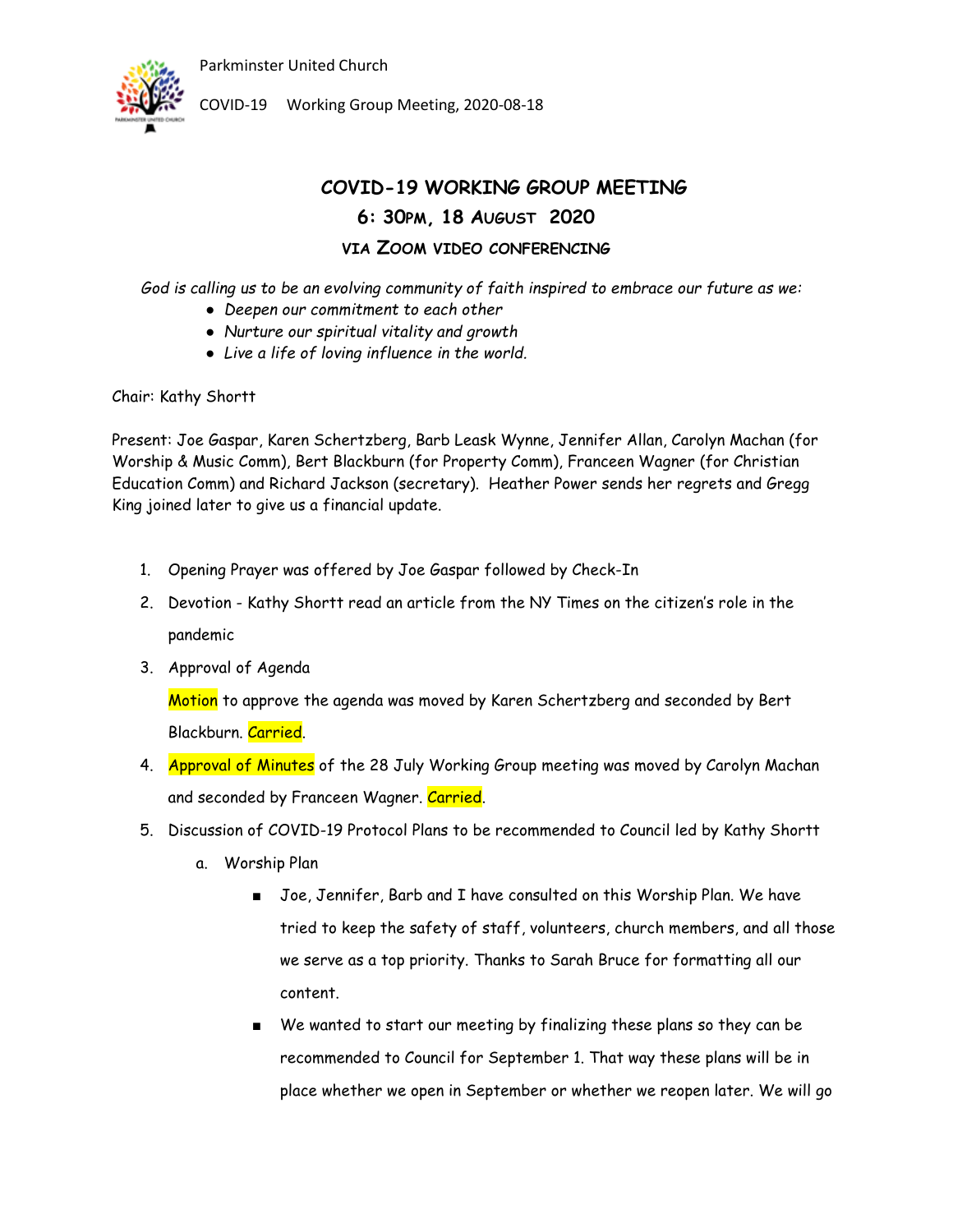

### COVID-19 Working Group Meeting, 2020-08-18

through the Worship Plan section by section so that you can comment on each section. The Worship Plan appears as Appendix 1 below.

- The INTRODUCTION on the bottom of the first page was felt to be satisfactory.
- GENERAL INFORMATION: Bert Blackburn indicated that the Sanctuary had an approximate congregation capacity of 90 but there was a feeling that the 2 m (6 ft) social distancing would really limit us to about 40 members in 26 pews.
- BEFORE ARRIVING:
	- There was agreement that registering for worship will be necessary even with only 40 members present. There was discussion about how registration would proceed and no clear conclusion was reached but it was felt that the same members should not be present each Sunday. Joe indicated that we should postpone a decision until we decide on reopening.
	- COVID-19 symptoms we plan to print on a foam core board and have at the entrance.
	- Barb's contact info would go on the What's Up email version of the document, but the online version would not have her contact information just the office number.
- UPON ARRIVAL AND BEFORE WORSHIP
	- JenniferAllan and Kathy Shortt have volunteered to be at an entrance table to ensure proper screening and contact tracing. If unable to attend, another member of Council or the COVID-19 WG would be asked.
- DURING WORSHIP
	- Joe indicated that we need to ensure that the ushers adhere to social distancing throughout. It was concluded that there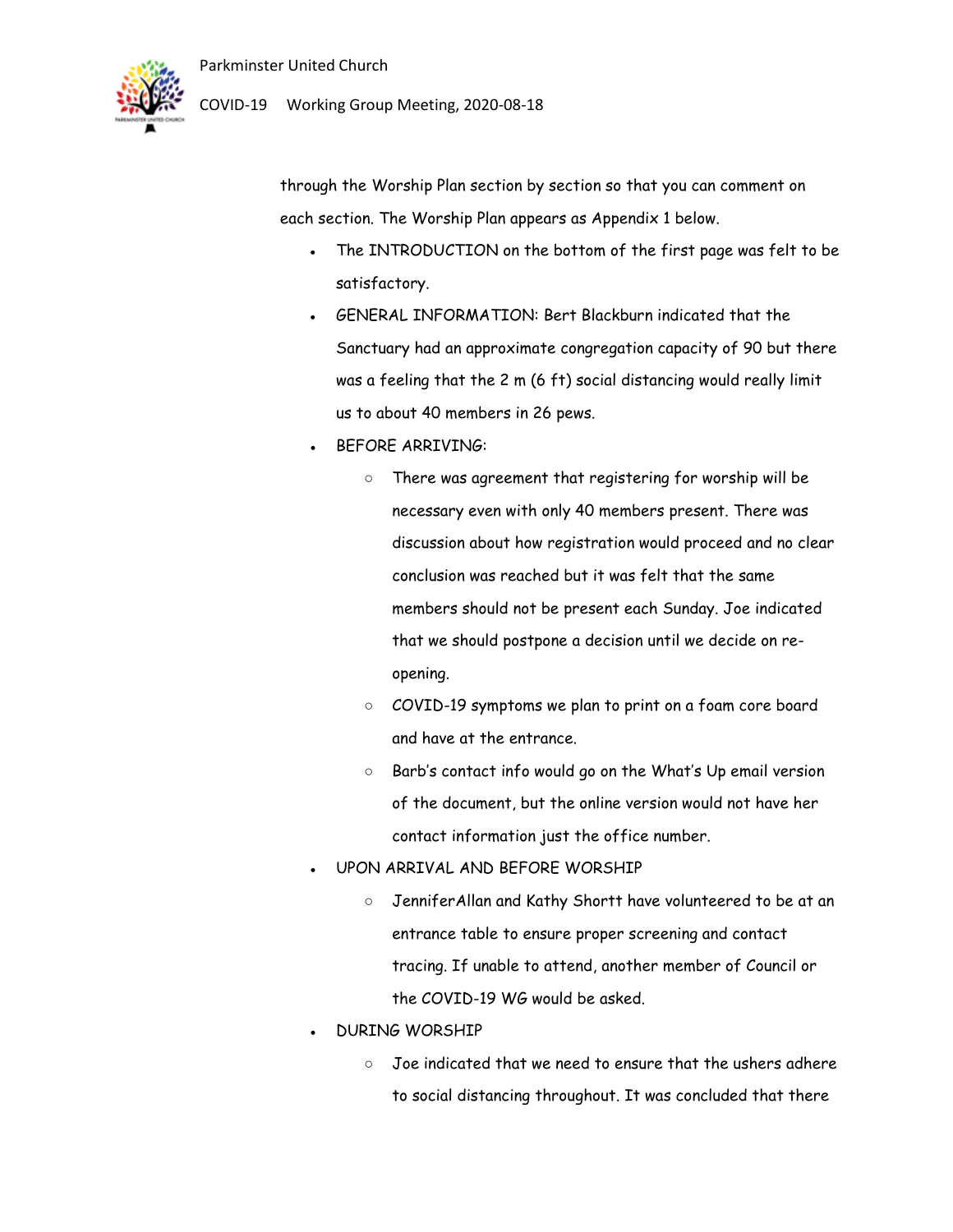

was no need to remove the pew cushions because of the low risk of them being contaminated. Joe further noted that, because standing up to sing entails closing the separation distance, it will be advisable to remain seated during the service. This in turn will mean keeping to a relatively short 45-minute service. Kathy concluded that we will have to defer decisions until we have decided on the path forward for re-opening.

- AFTER WORSHIP
	- No comment on the Worship Plan was offered.
- Motion: The COVID-19 Working Group recommends that the Return to In-Person Worship Plan be submitted to Council. Moved by Carolyn Machan and seconded by Karen Schertzberg. Carried.
- b. Offering Counter Plan
	- Thanks to Jack Reynolds and all the counters and Finance members who contributed to this plan. The Plan appears as Appendix 2 below.
	- Motion: The COVID-19 Working Group recommends the following Counter Plan to Council. Moved by Barb Leask Wynne and seconded by Franceen Wagner. Carried.
- c. Usher Plan
	- Thanks to Mary Reynolds and Joe Gaspar who worked with me on this plan, which appears as Appendix 3 below.
	- Motion: The COVID-19 Working Group recommends the following Usher Plan to Council. Moved by Barb Leask Wynne and seconded by Karen Schertzberg. Carried.
- 6. Discussion on Re-opening for In-Person Worship Services led by Kathy Shortt
	- COVID-19 is not over. While our physical distancing and wearing of masks has flattened the curve, there are still infections and deaths. We are seeing indications of second waves in other countries and with a return to school in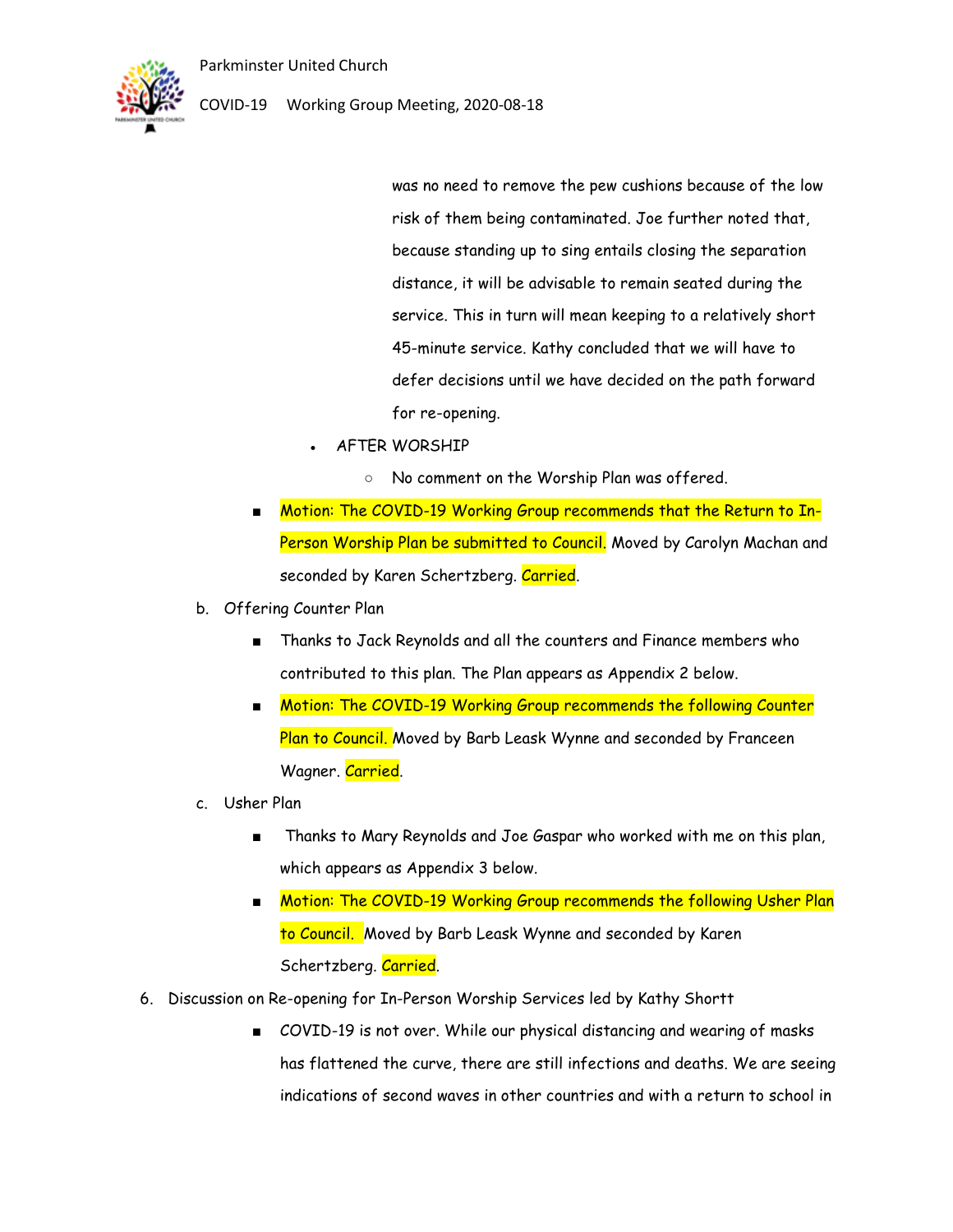

September, there is a big unknown of what will happen here in Ontario with regard to a second wave. The majority of our congregation is among the most vulnerable and because of that we need to approach our decisions around a return to in-service worship with care and caution. As leaders of this faith community we have to take seriously our responsibility to prevent the risk of infection for our community.

- On the positive side, the community spread in Waterloo Region right now is low.
- Since the beginning of COVID, we have learned a lot about what it means to be church during a pandemic. Through our Zoom services we have learned that we can be church and nurture community without meeting in person. But even with these successes many long to be back in community with each other.
- In the What's Up Announcement I invited people to send me their thoughts on re-opening. I received a few comments, three of which are reproduced below. One was asking us not to stop the online services even if we decided to return to in-person worship services. Another was asking us to please keep the Zoom format with the chat feature and slides if we decide to go back to in-person worship. I am going to read a portion of another email I received:
	- "*The online services have been relatively good at maintaining the sense of community, which is so important to almost all of us in the congregation. ( I say "relatively" because I don't think there is any way that Zoom interaction can fulfil all the functions of face-to-face interaction.*"
	- On the less positive side: "*I do not feel that the online services -- in spite of our leaders' best intentions and techniques -- provide the sense of the sacred which is, after all, the reason why we belong to Parkminster and the United Church of Canada. I know of other*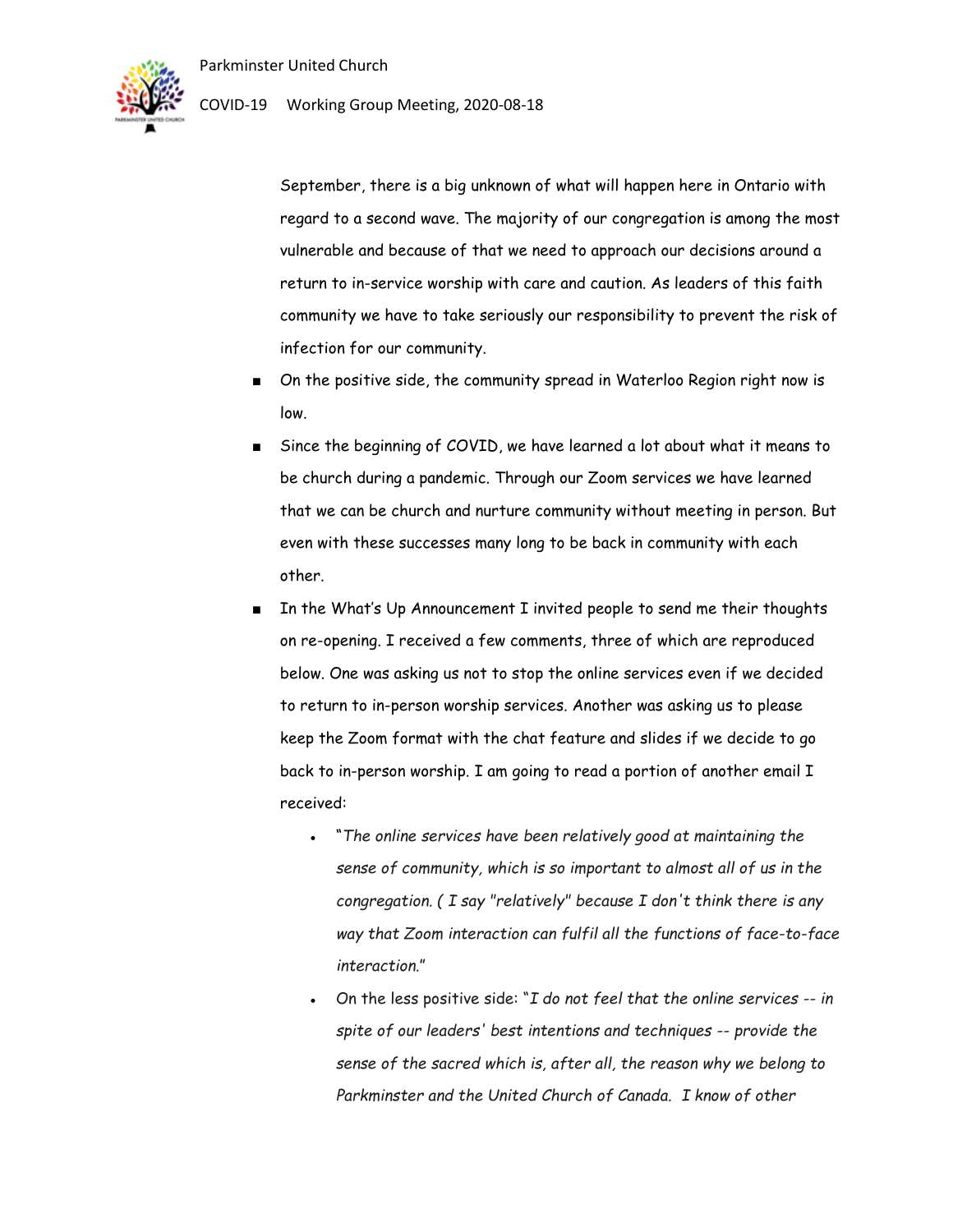

### COVID-19 Working Group Meeting, 2020-08-18

*churches who have been mounting "empty-church" services, and I think that if we cannot open the church to worshippers in September, we should open it to our clergy, to Neil and others in the music program, to the lay persons participating in that service. There is strong spiritual significance in the communion table, in the clerical robes worn by Joe and Heather, in the stirring and uplifting sounds of the organ*. "

- "*The bonds of a church community are important, but if that community is to represent more than good fellowship and social justice concerns, we have to reach beyond them to at least strive for the spiritual.*"
- Some of us have also reached out to other churches in the area and have learned that:
	- Trinity in Kitchener is recommending to the board on behalf of their leadership team that they continue with online worship services at least for early fall or for September-December.
	- Emmanuel's Chair says they are tentatively looking at opening for inperson services on September 13. They will be live streaming from the Sanctuary the week before as a practice run.
	- Forest Hill is not in a rush to get back into the sanctuary for worship except perhaps for a gathering of folks who don't have computers to connect online. They are looking at next steps to start renters using the facilities with protocols in place.
	- St. James Rosemount says as long as COVID numbers are low they will continue to record from the sanctuary and invite those who cannot access services to join them. They envision January 2021 as a full return. At Parkminster we have less than 10 households that cannot access our Zoom services.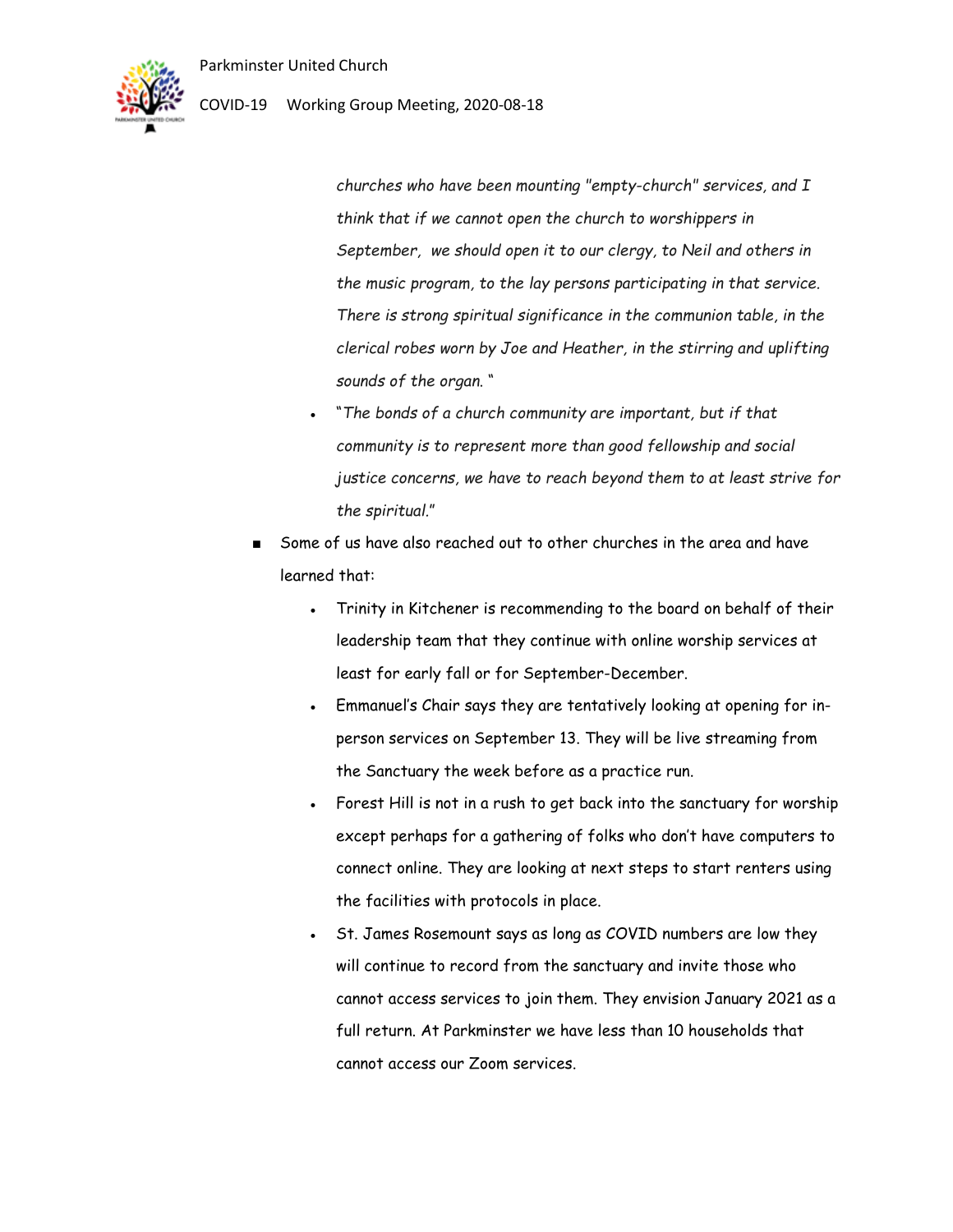

COVID-19 Working Group Meeting, 2020-08-18

- So as I turn this discussion over to you, we need to consider firstly what we will gain by re-opening for in-person worship services, secondly what are the risks of re-opening to in-person worship services given the safety protocols we have put in place and finally do the gains outweigh the risks and the efforts involved implementing our safety protocols to ensure reduced risk. Here are our options for reopening:
	- Option A: Do not re-open for in-person worship services, continue with online Zoom services and set a closed-until date
	- Option B: Do not re-open for in-person worship services, continue with online Zoom services but streamed from the Sanctuary, and set a closed-until date
	- **Option C:** Do not re-open for in-person worship services, continue with online Zoom services streamed from the Sanctuary with a small number of people attending (those who are not able to access the Zoom technology) and set a closed-until date
	- **Option D:** Re-open for in-person worship services adhering to all Public Health Guidelines as well as Parkminster COVID-19 Protocol Plans and continue with Zoom services but live streamed from the Sanctuary
- The Working Group members were consulted for their views with the discussion revolving principally around Options A and B. A complicating factor is the limitation posed by the present audio/visual equipment that will be rectified if and when we receive funding to instal the A/V equipment it will not likely occur before October and perhaps later towards Advent. There was a consensus regarding a staged return to the Church via Option A. Joe recommended that we should aim for a reopening in time for Advent, which is November 29. Because Council meets on November 17, it was therefore agreed that the Working Group would meet again in early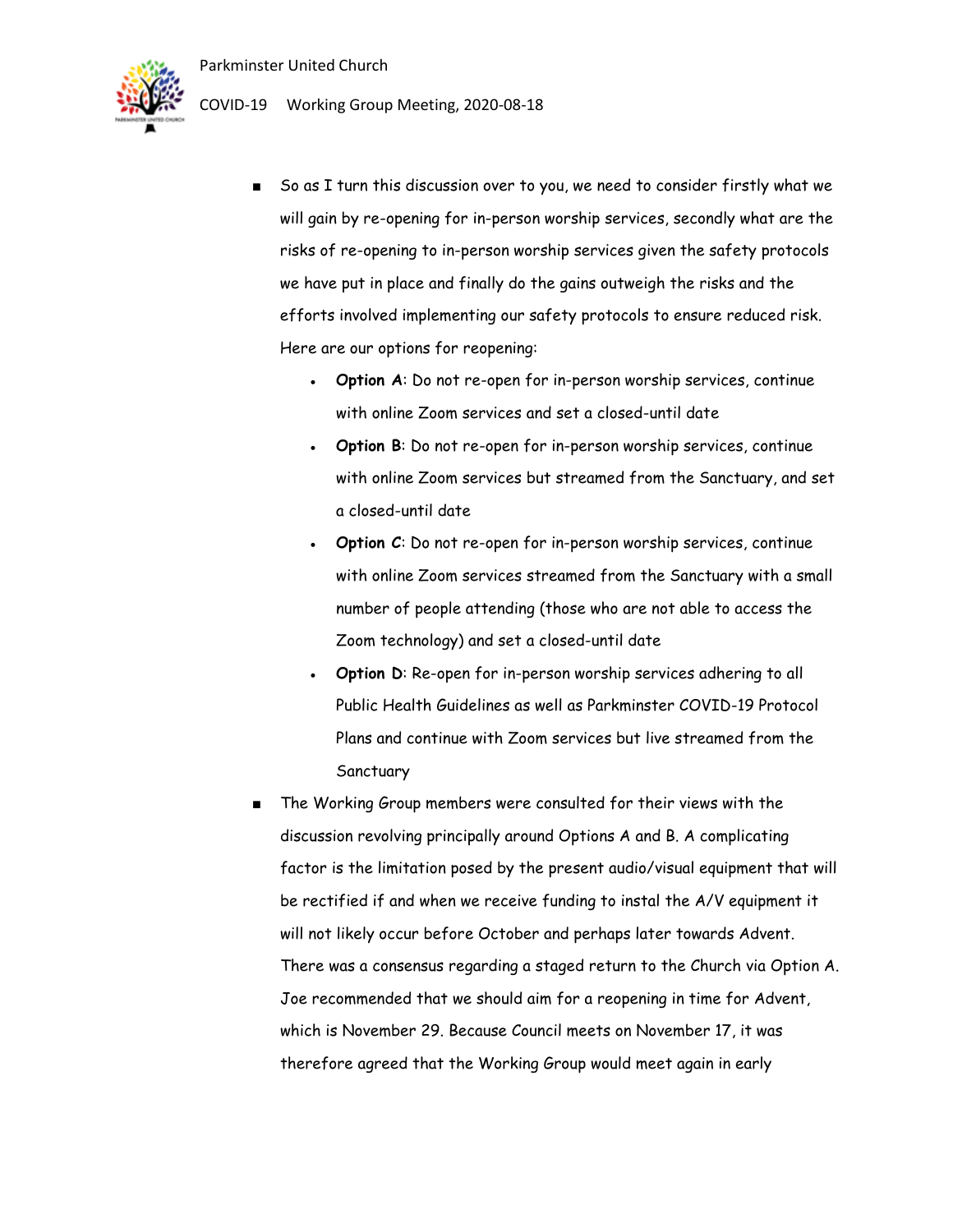

November with the Church's new 'closed-until after' date now revised from September 6 until November 22.

- **Motion:** The COVID-19 Working Group recommends the Church remain closed until after November 22. We will continue with online Zoom services and incorporate elements of the Sanctuary into the service. Moved by Carolyn Machan and seconded by Franceen Wagner. Carried.
- 7. Finance Update:
	- a. Gregg King reported that we are close to our budget as of July 31 with a deficit of \$28,000 versus a budget deficit of \$33,000, however Government payments of \$41,500 that cover 75% of our salary expenses (80% of total Church expenses) have created a surplus of approximately \$13,000. This Government payment scheme is to end at the end of December and it is not clear what will replace it however we understand that the qualifications will change.

#### 8. Discussion on Renters

- a. Bert Blackburn led the discussion concerning reopening to the renters, which include
	- The Sustainable Market: it was decided that they could enter the building and log in when necessary. Their work is based in the Parking Lot of the Church. They wish to continue with their rental and are supplying an important need during the pandemic.
	- KW Karate: we decided that they can begin to re-use the building in September when it must return indoors
	- The Downs Syndrome Cooking Class: this group wishes to return in the Fall
	- The Boy Scouts and Girl Guides: both groups will remain outside for the foreseeable future
	- The Gay Men's Social Group would like to return only when Church reopens
	- The Cooking Circle does not appear to be interested in returning at the moment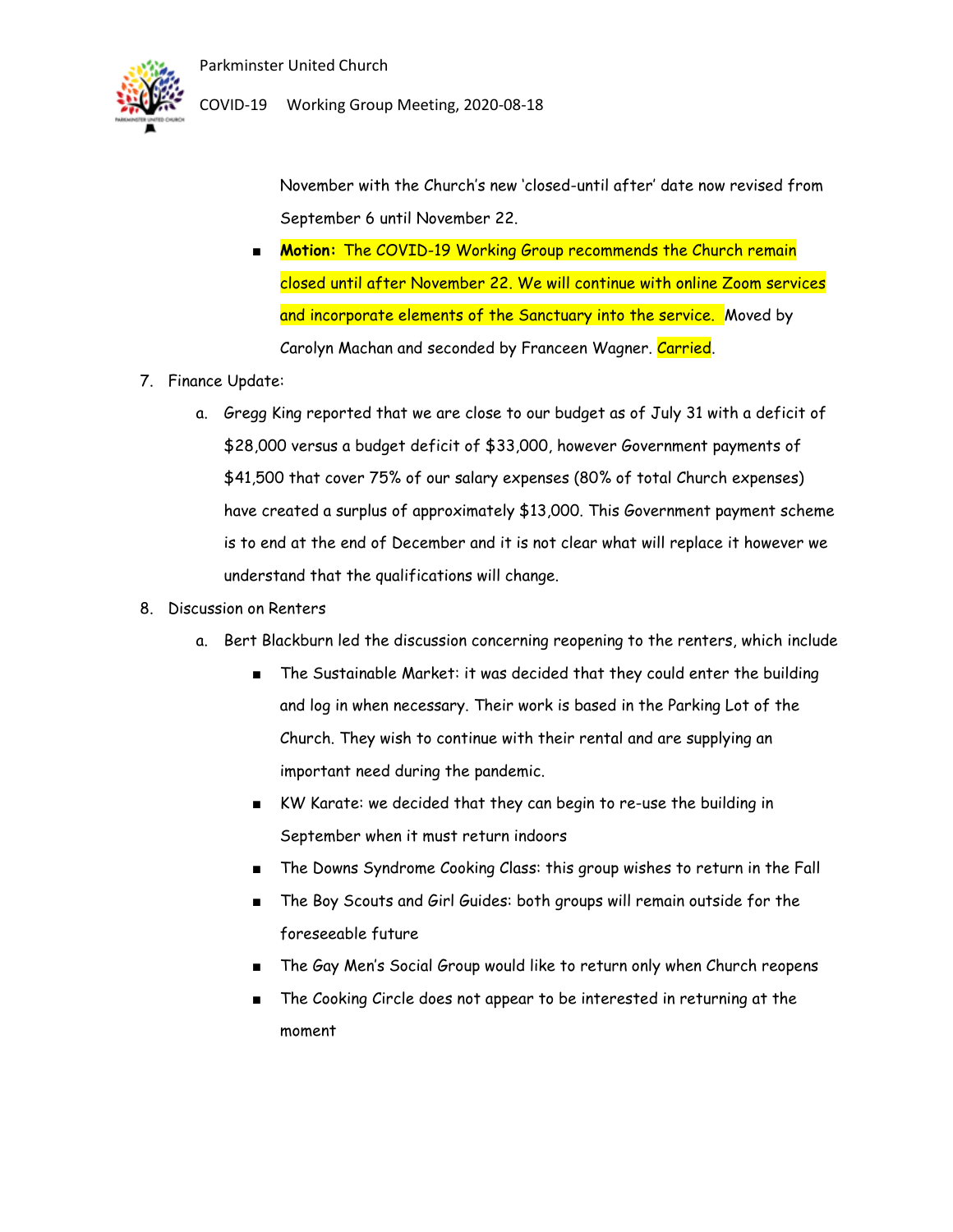

COVID-19 Working Group Meeting, 2020-08-18

- Stagecoach: an after-school group that meets on Saturdays for several hours and thus needs access to the toilets. It was decided that they would not return until October
- All parents waiting to pick up their children must remain outside the Church
- Motion: The Covid 19 Working Group recommends to Council the following restrictions on the use of the Church by our renters:
	- The Sustainable Market may enter the building and continue with their rental
	- **KW Karate may return in September**
	- The Scouts and Guides will stay outside for the foreseeable future
	- All parents waiting to pick up their children must remain outside the **Church**
	- Council must approve the protocols developed by each of these groups that they submit (to the Property Committee)
- Moved by Carolyn Machan and seconded by Karen Scherzberg. Carried.
- 9. Discussion on Re-opening of Church Office:
	- a. Karen Schertzberg has spoken with Melanie Chisholm concerning the reopening of the Church office. Melanie is content working from home and wishes to wait to return to her office until the alterations have been completed.
	- b. The Working Group decided that the office would not reopen before November 22
	- c. Melanie is concerned about people entering her office and wishes to know who has entered it (Bud and Marilyn have a list of those with keys).
	- d. The use of the Zehrs grocery cards was raised and Karen will enquire
		- Motion: The Covid 19 Working Group recommends that the Church Office shall remain closed until at least November 22. Moved by Karen Scherzberg and seconded by Carolyn Machan. Carried.
		- Action: Karen Scherzberg is to enquire into the use of the Zehr's card and the protocol for its use.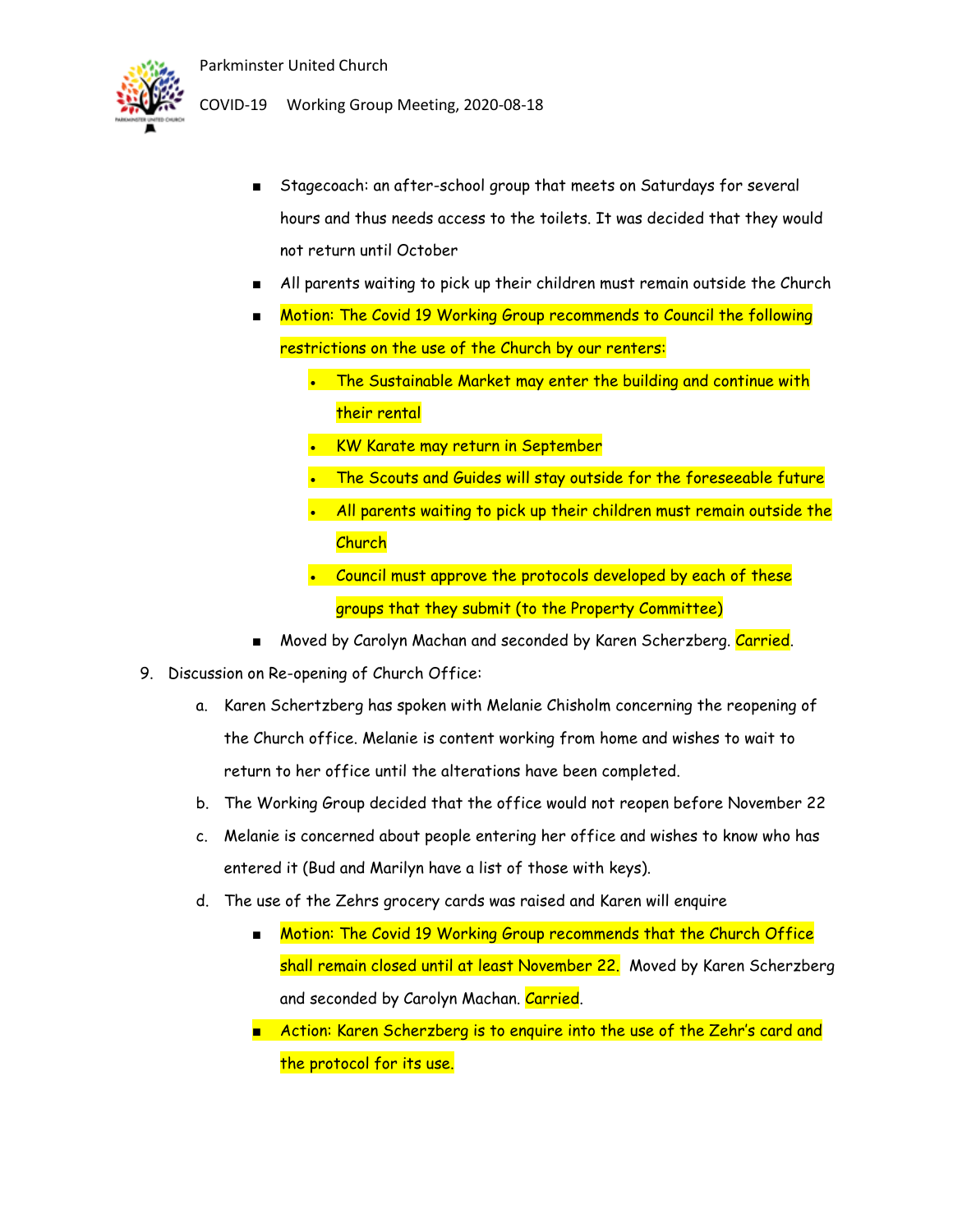

COVID-19 Working Group Meeting, 2020-08-18

- 10. Discussion on Re-opening of Church Building for Church Groups and Activities: committees, walking group, prayer shawl knitting group, games group etc.
	- **a.** Kathy receiver an email from Bob Hudgins and Virginia McQuay:
		- *"We write as two of the long-term members of Parkminster's "Cast in Bronze" handbell choir that began in 2000. We are still enthusiastic to continue the practice, provided that it can be modified to suit the constraints imposed by the current Covid-19 pandemic. As our conductor Neil Murray has pointed out, our own particular enthusiasm is not unique. Almost every regular member of the handbell choir (at least 11 out of 12 heard from to date) seems keen to resume practices at Parkminster under such constraints. We will leave the details of how and where practices can begin to Neil and Joe Sheldon who have put forward a tentative design for this activity.The purpose of this letter is to reassure you that the handbell group would be pleased to offer its musical support to services through prerecorded videos in the certain absence of voice choirs until the contagion from the pandemic virus is under control. Such videos could be used either for Zoom format or for live worship.*"
	- b. Discussion of this message indicated that the bell choir may return to the Church to practice (the double classroom) but would abide by the Church's protocol. The bell choir will need to submit a protocol plan to Council.
	- c. The other groups mentioned would be expected to provide their own masks and use the sanitizing liquids etc supplied by the Church
	- d. Council will have to approve any group using the Church's facilities
		- Motion: The Covid 19 Working Group recommends to Council that the Bell Choir return to practice using the double classroom pending their approval by Council. Moved by Barb Leask Wynne and seconded by Franceen Wagner. Carried.
	- e. Regarding the other Committees and groups it was decided that some could meet at various homes, e.g., prayer shawl, while others would need an approved protocol to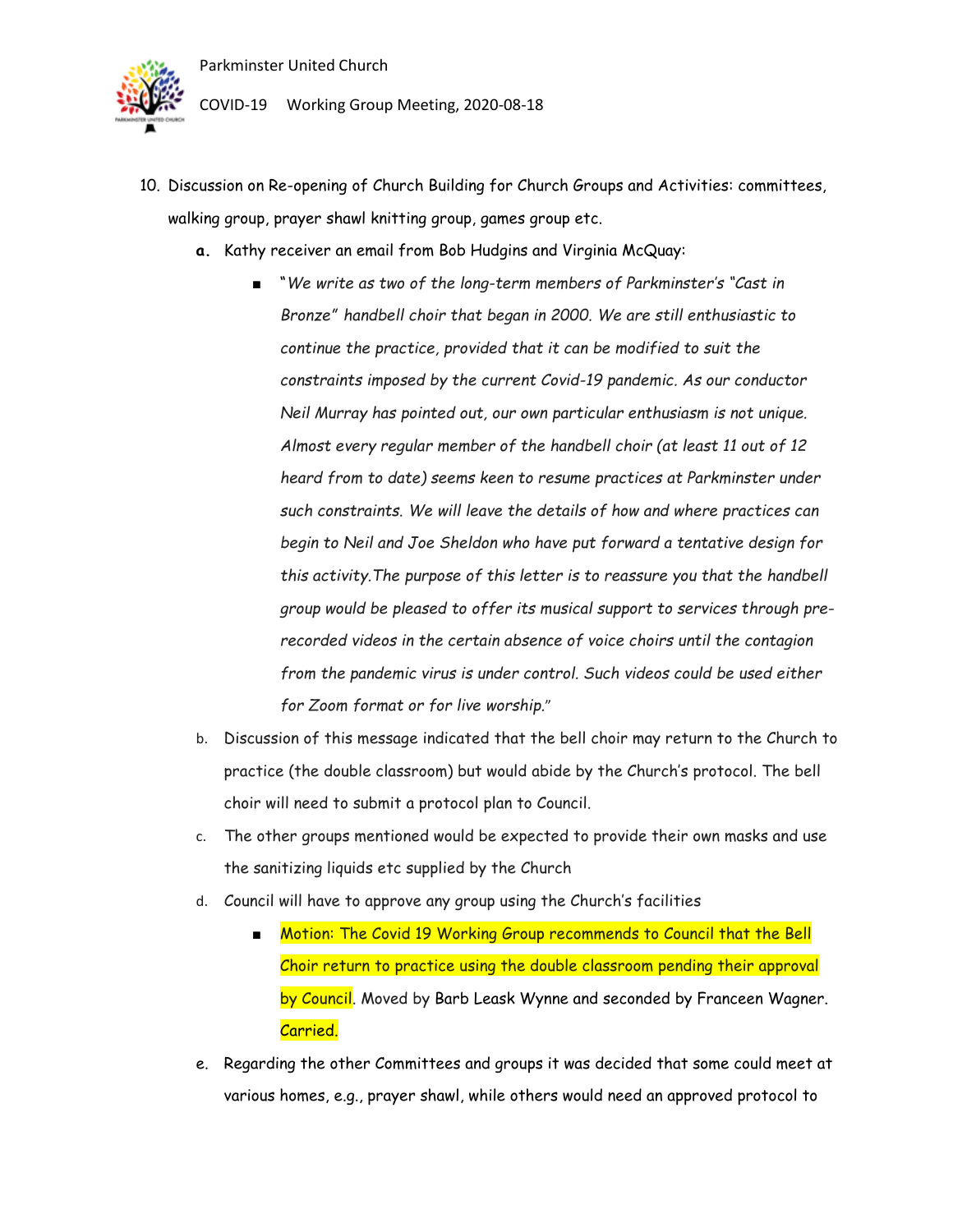

permit their return to Church facilities. Joe noted that the Church Zoom account is available for use by these committees.

■ Motion: The Covid 19 Working Group recommends to Council that no social groups meet at the Church's facilities until after November 22 and that the Working Group will develop a committee protocol for approval by Council at its September 1 meeting and that committees will be allowed to meet in Church as stipulated by the protocol otherwise they will use the Zoom account. Moved by Bert Blackburn and seconded by Barb Leask Wynn. Carried.

**\_\_\_\_\_\_\_\_\_\_\_\_\_\_\_\_\_\_\_\_\_\_\_\_\_\_\_\_\_\_\_\_\_\_\_\_\_\_\_\_\_\_\_\_\_\_\_\_\_\_\_\_\_\_\_\_\_\_\_\_\_\_**

11. A closing prayer was offered by Joe

NEXT MEETING: November 10, 2020

**KATHY SHORTT (CHAIR) RICHARD JACKSON (SECRETARY)**

### APPENDICES:

- 1. Parkminster's In-Person Worship Plan
- 2. Offering Counter Plan
- 3. Usher Plan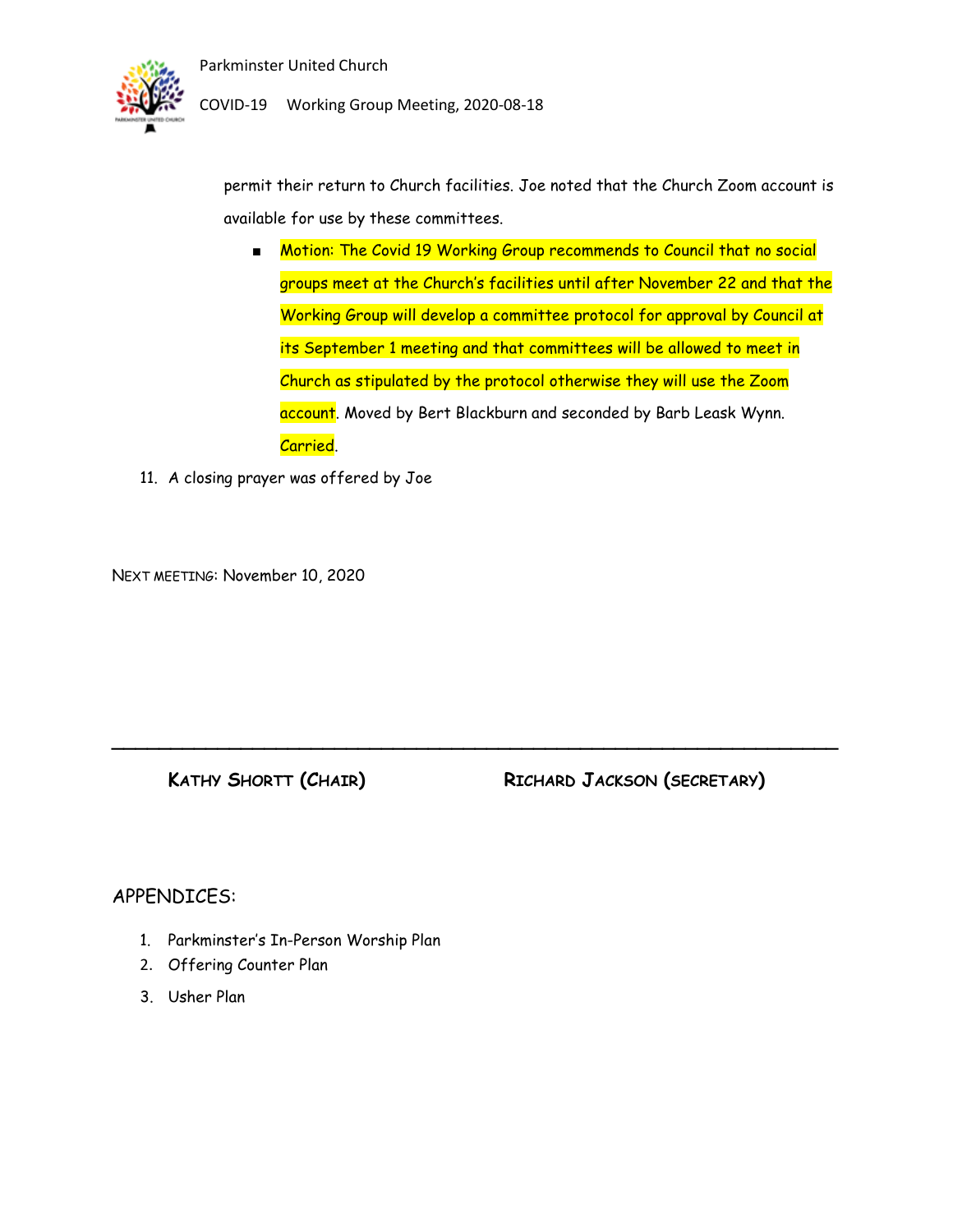

COVID-19 Working Group Meeting, 2020-08-18

## APPENDIX 1

## Parkminster's In-Person Worship Plan

Your Parkminster Faith Community Leaders have created a return to in-person worship plan that takes seriously our responsibility for preventing the risk of infection as we look forward to being in community together and returning to in-person worship on Sunday mornings.

As we look forward to this return with excitement it's important to understand that the experience of Sunday morning worship will be quite different from what we've previously known. It's important that we let go of any expectation that we'll be going back to the way things were pre-COVID. This will help us appreciate the new experience of Sunday morning for what it is and also keep us from slipping into routine church behaviours that could put you or someone else at risk. With that said, we look forward to being in community together.

### **General Information**

All rooms will be limited to 30% capacity and these numbers will be posted outside the rooms.

Please cough or sneeze into your elbow when necessary to limit possible contamination of surfaces.

Some areas of the church will be out of bounds. These areas will be clearly marked.

Please use the designated washrooms and sanitize your hands before entering and upon exiting the washroom.

Parkminster has a cleaning plan in place for reducing contamination of the building and after each use, high-touch surfaces will be cleaned with a disinfectant.

Please bow or nod instead of using the traditional hand shake or hugs.

Worship services will continue to be offered over the internet via ZOOM and Facebook.

#### **Before Arriving**

Register for worship. To ensure we're able to honour public health guidelines in regards to keeping attendance to 30% capacity we're asking people to register for worship. This will prevent us from having to turn people away at the door.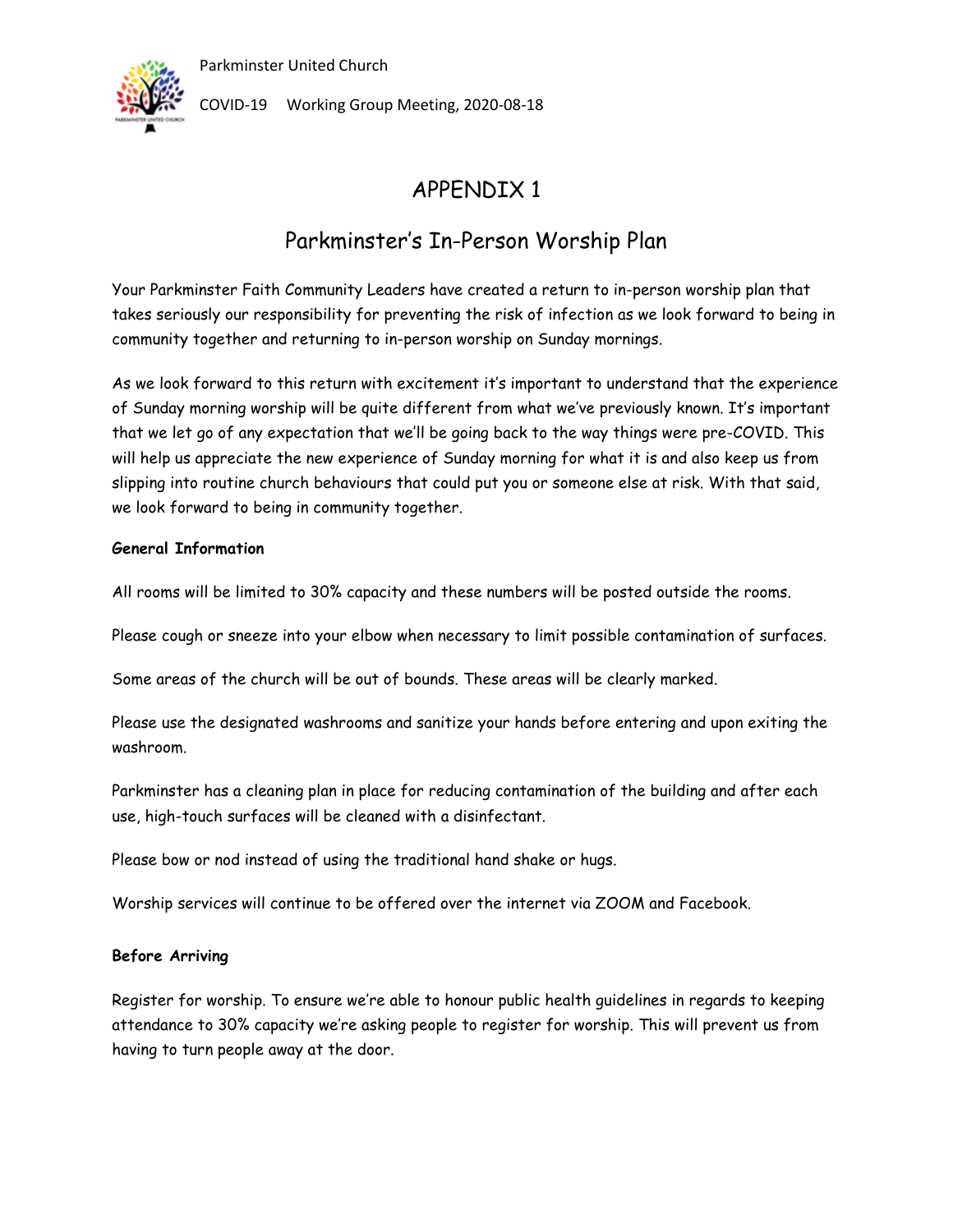



If you have any of these symptoms, please get tested for COVID-19, self-isolate and stay at home (fever above 38℃, a new cough or worsening cough, headache, sore throat, runny nose, fatigue, muscle pain, diarrhea, loss of sense of taste, loss of smell, and purple markings on the fingers and toes).

### **Upon Arrival and Before Worship**

Please use the designated entrance doors. The doors will be propped open to reduce contact.

Hand Sanitizer and masks (if you've forgotten) will be available at the entrance. Please sanitize as you enter the building.

When entering the church, there will be a system in place for contact tracing. Public Health requires the name, phone number and email of people who were in the building. This information will be kept for 30 days and if not needed, it will be shredded.

Be aware of physically distancing from people outside your social circle. Two meters is the required space between individuals. This social distancing space must be adhered to in the parking lot and in all areas of the building.

Please bow or nod instead of using the traditional hand shake or hugs.

Take all coats etc. with you to the Sanctuary as the coat racks will be out of bounds.

Only one family group at a time in the elevator.

Ushers will direct people to their seats. People will be seated from the front to the back to reduce walking past other people. It is likely you will be seated somewhere other than your regular spot (if you have one).

Children will sit with their family social circle. There will be no in-person Christian Education at this time. The family worship space will be closed.

Wear a mask. Masks are mandatory as per the Region of Waterloo Public Health bylaw. If you think or have been told that you are unable to wear a mask for medical reasons please contact Barb Leask Wynne.

Arrive early enough to allow yourself to go through a couple of procedures as you enter the building.

**During Worship**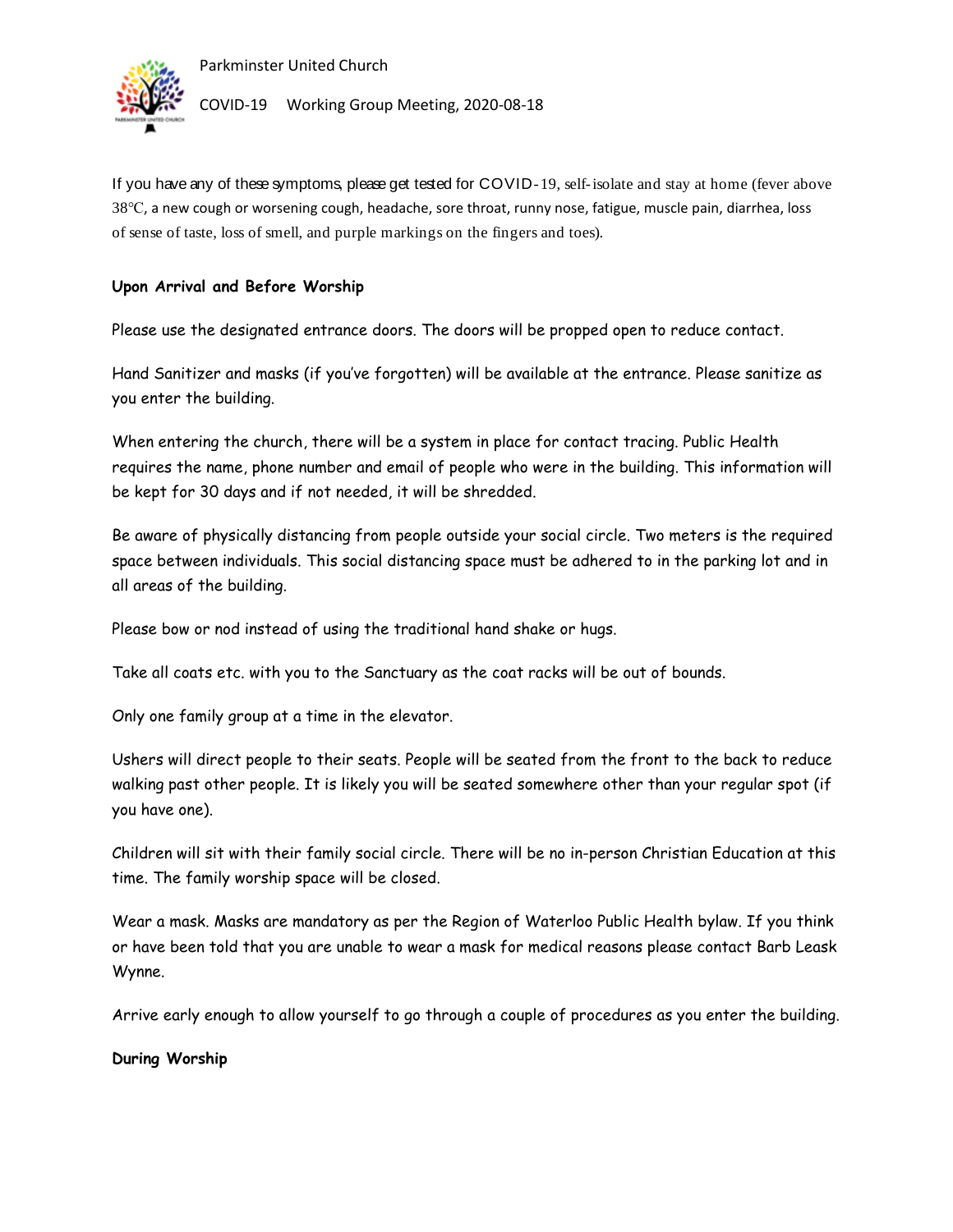



There will be no communion, congregational singing, group responses, passing of the peace, collection plate or microphone at this time as they are high-risk activities.

All items will be removed from the pews (hymn books, pew bibles etc.) as these items are difficult to disinfect.

There will be no bulletins or handouts to distribute.

The sharing of joys and concerns in the sanctuary will be transmitted to the Ministers electronically or collected before the service by a designated person who will then share this information during the service.

There will be no candlelighter and lay reader contributions will be pretaped.

Musical solos may be offered with appropriate precautions and distancing but no choral pieces will be performed at this time.

Only the Ministers will be on the chancel using their headset microphones. The exception to this might be a soloist who will have an exclusive microphone. In this case the ministers would step down from the chancel.

Each minister will have their own place from which to speak set six feet apart.

An offering plate will be placed at the back of the sanctuary.

#### **After Worship**

Ushers will direct the exit protocol starting from the back in order to ensure social distancing.

Only one family group will be allowed at a time in the elevator.

You are asked to exit the building after the service concludes. Our Ministers will not be shaking hands. Neither will there be a coffee hour. These are both high risk activities.

Please use the designated exit doors. The doors will be propped open to reduce contact.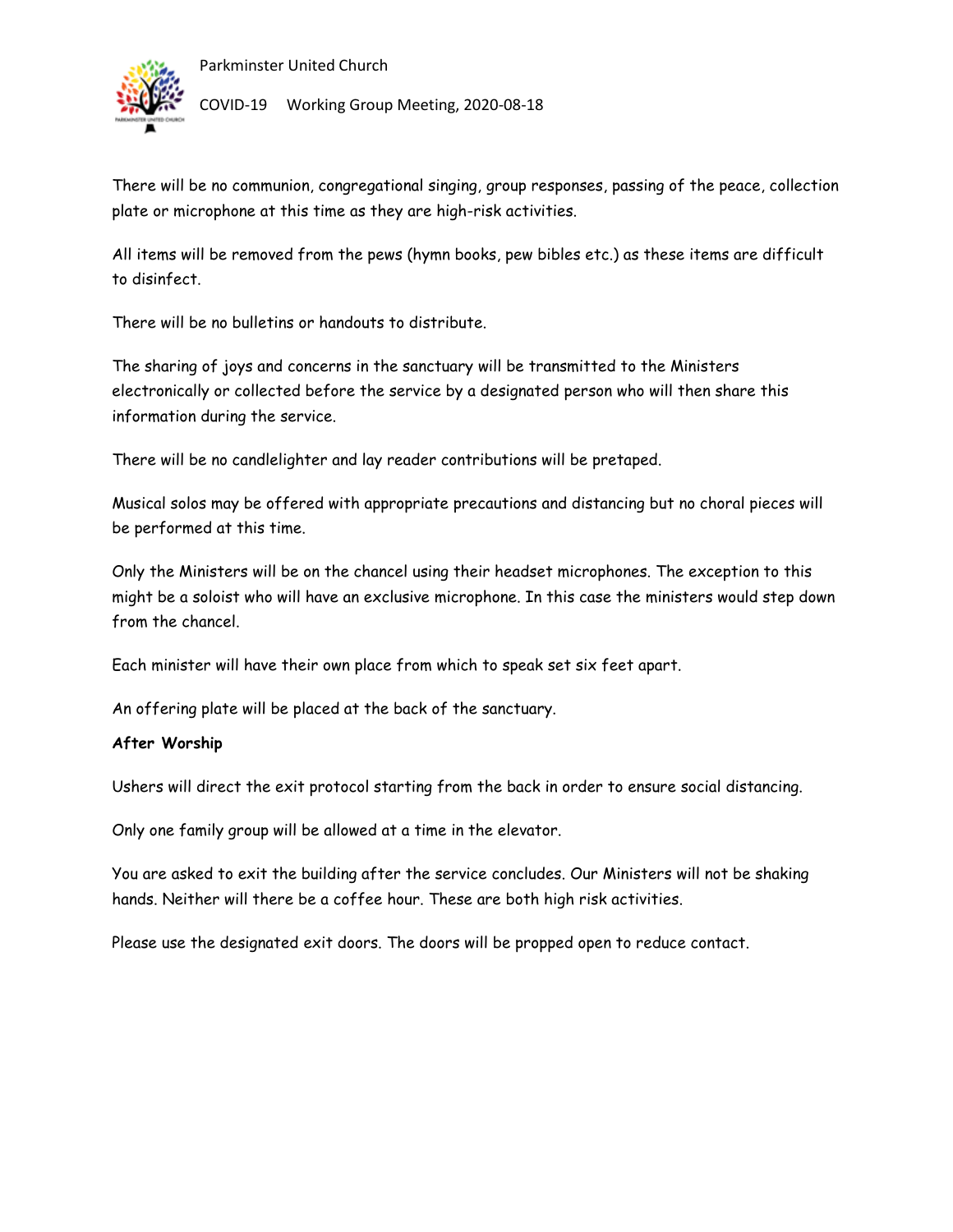

COVID-19 Working Group Meeting, 2020-08-18

## APPENDIX 2

## Offering Counter Plan

- 1. Counters take the offering to the Family Room (or to the Chapel if the Family Room isn't available). Almost all of our counters work with a family member, so distancing is not an issue. For those who are not, the Family Room provides sufficient space to do the distance necessary.
- 2. The counters will manually record offerings using the revised count sheet for recording the offering amounts. A supply of the forms, bags used for deposits, and hand sanitizer will be left in the Family Room.
- 3. The count sheet, envelopes and money are placed in the deposit bag and placed in the safe in the office. Jack Reynolds or Bud Adams will be available each Sunday to open the office door for the counters to do that.
- 4. Counters don't need to stamp the back of the cheques or complete the credit union deposit form as was done in the past.
- 5. Jack will pick up the bag from the safe at mid-week, stamp the cheques, complete the deposit slip and take it to the credit union, and deliver the envelopes to Barb Leask Wynne.
- 6. Using the information on the envelopes, Barb does the input into Quickbooks. When not available, Jack Reynolds will do that.
- 7. Gregg King reconciles the bank account monthly, which ensures that our records tally with bank records.